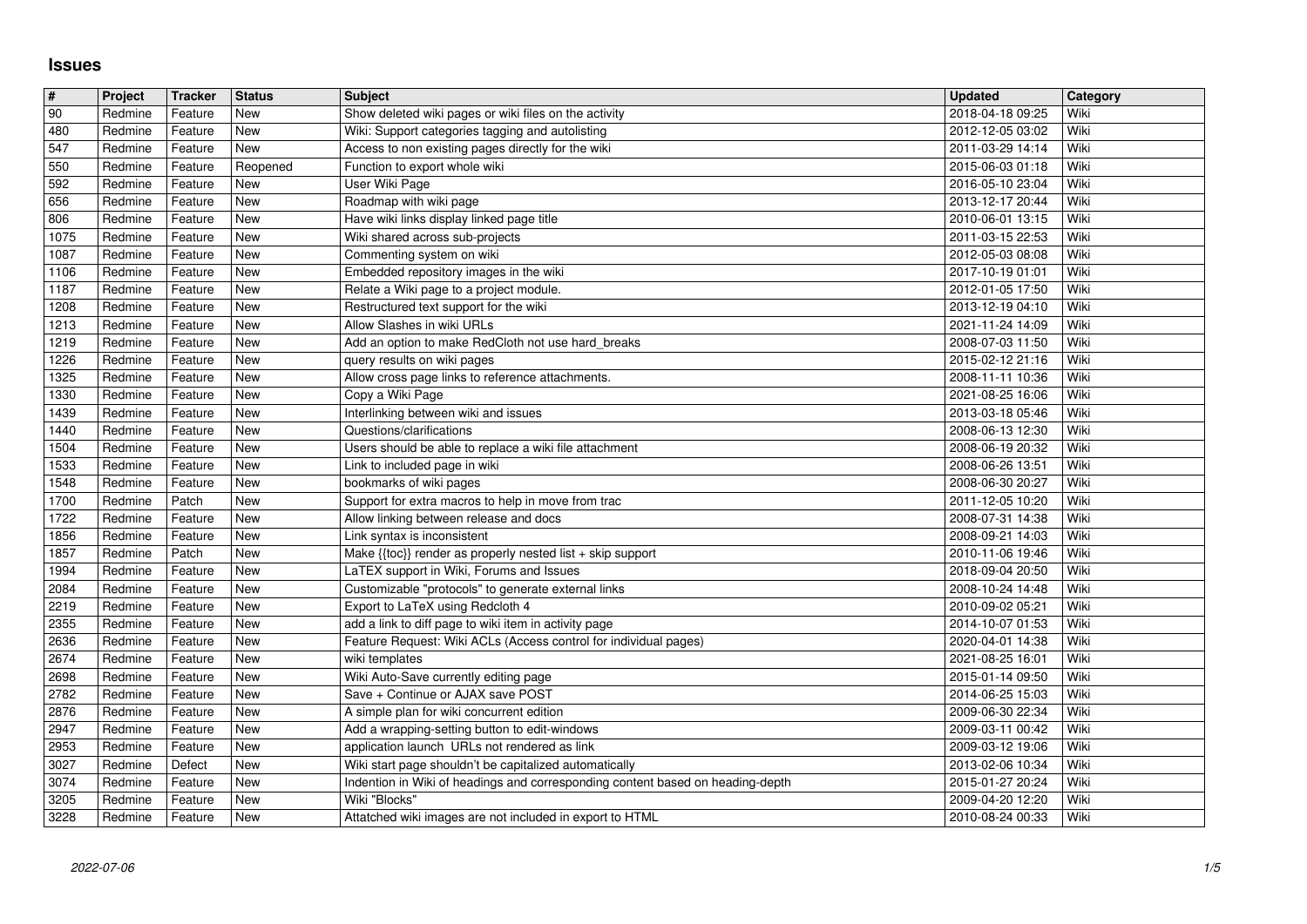| $\overline{\mathbf{r}}$ | Project            | <b>Tracker</b>     | <b>Status</b>            | <b>Subject</b>                                                                                                                  | <b>Updated</b>                       | Category     |
|-------------------------|--------------------|--------------------|--------------------------|---------------------------------------------------------------------------------------------------------------------------------|--------------------------------------|--------------|
| 3272<br>3274            | Redmine<br>Redmine | Feature<br>Patch   | New<br>New               | Ability to import wiki image from other wiki page<br>Wiki Page Categories                                                       | 2021-11-01 01:34<br>2010-10-25 17:02 | Wiki<br>Wiki |
| 3547                    | Redmine            | Feature            | <b>New</b>               | Wiki include macro: add ability to include single section                                                                       | 2019-02-12 11:06                     | Wiki         |
| 3684                    | Redmine            | Feature            | New                      | Cucumber features in wiki                                                                                                       | 2009-07-31 09:11                     | Wiki         |
| 3749<br>3765            | Redmine<br>Redmine | Patch<br>Feature   | New<br><b>New</b>        | Wiki. TOC. The standardised anchors and admissible "fragment" part of URI.<br>Creating article in Wiki                          | 2009-08-18 01:10<br>2010-12-11 21:33 | Wiki<br>Wiki |
| 3806                    | Redmine            | Patch              | <b>New</b>               | Template engine                                                                                                                 | 2018-01-16 17:13                     | Wiki         |
| 3879<br>3933            | Redmine<br>Redmine | Feature<br>Feature | New<br>New               | "What Links Here" in right hand column<br>Add docbook export to wiki                                                            | 2015-04-07 18:17<br>2013-10-05 16:02 | Wiki<br>Wiki |
| 4032                    | Redmine            | Feature            | New                      | Wiki attachment history                                                                                                         | 2009-10-15 09:42                     | Wiki         |
| 4062                    | Redmine            | Feature            | <b>New</b>               | Wiki: Feature request:Auto-replace text with another user-defined                                                               | 2012-07-06 21:02                     | Wiki         |
| 4258<br>4301            | Redmine<br>Redmine | Feature<br>Feature | New<br>New               | Improve tab order in wikis<br>position Wiki Toc in sidebar                                                                      | 2009-11-20 20:01<br>2011-08-02 06:59 | Wiki<br>Wiki |
| 4372                    | Redmine            | Feature            | <b>New</b>               | Wiki include macro: Include specific revision                                                                                   | 2015-10-23 15:20                     | Wiki         |
| 4544                    | Redmine            | Defect             | <b>New</b>               | Wiki exported HTML has different CSS formatting to the original                                                                 | 2016-03-31 12:03                     | Wiki         |
| 4717<br>4987            | Redmine<br>Redmine | Feature<br>Feature | New<br>New               | Make wiki tab link use the actual link that contains the page name.<br>Convert internal URLs to canonic wiki links              | 2010-02-02 15:21<br>2010-03-04 23:15 | Wiki<br>Wiki |
| 5029                    | Redmine            | Feature            | New                      | Add discussion thread for each wiki page                                                                                        | 2010-03-10 09:57                     | Wiki         |
| 5103<br>5402            | Redmine            | Feature            | New                      | status "out of date" for wiki pages<br>Wiki diff: line by line instead of word by word                                          | 2010-03-17 16:55                     | Wiki<br>Wiki |
| 6188                    | Redmine<br>Redmine | Feature<br>Feature | New<br><b>New</b>        | Ability to link Wiki page specific version                                                                                      | 2011-01-05 23:58<br>2012-06-29 14:51 | Wiki         |
| 6330                    | Redmine            | Patch              | <b>New</b>               | Hyperlinks with "%" or "!" at the end                                                                                           | 2010-10-05 15:04                     | Wiki         |
| 6401<br>6845            | Redmine<br>Redmine | Feature<br>Feature | <b>New</b><br>New        | Make Wiki Redirects editable<br>Add a real title field for wiki pages                                                           | 2020-11-09 16:35<br>2011-12-08 12:08 | Wiki<br>Wiki |
| 6989                    | Redmine            | Feature            | New                      | Wiki template for version wiki pages                                                                                            | 2010-11-26 17:21                     | Wiki         |
| 7066                    | Redmine            | Feature            | New                      | Develop wiki save and continue feature                                                                                          | 2011-01-17 20:49                     | Wiki         |
| 7200<br>7536            | Redmine<br>Redmine | Feature<br>Feature | New<br>New               | Current Page Inheritance in Sidebar<br>Automatic routing to another project's WIKI (Global WIKI)                                | 2010-12-29 20:12<br>2011-02-04 00:18 | Wiki<br>Wiki |
| 7749                    | Redmine            | Feature            | New                      | Set the order of sub wiki pages manully on "index by title"                                                                     | 2011-03-01 18:35                     | Wiki         |
| 7971                    | Redmine            | Feature            | <b>New</b>               | Syntax to create a link that opens a new windows                                                                                | 2011-03-23 20:40                     | Wiki         |
| 8463<br>8866            | Redmine<br>Redmine | Feature<br>Defect  | <b>New</b><br><b>New</b> | View Wiki source<br>BugTraq references in commit message breaks revision references                                             | 2011-05-30 10:55<br>2011-07-20 20:10 | Wiki<br>Wiki |
| 8928                    | Redmine            | Feature            | <b>New</b>               | Use autocomplete in the wiki rename page to change parent page                                                                  | 2011-07-30 10:51                     | Wiki         |
| 9091<br>9096            | Redmine<br>Redmine | Defect<br>Patch    | <b>New</b><br>New        | CSS bug: fixed .header height cuts long breadcrumbs making them unusable<br>Fix redirection to non-latin wiki pages after logon | 2011-08-19 14:22<br>2011-08-24 18:25 | Wiki<br>Wiki |
| 9114                    | Redmine            | Feature            | New                      | List incoming links in wiki-pages                                                                                               | 2011-12-07 16:44                     | Wiki         |
| 9115                    | Redmine            | Feature            | New                      | special lists of wiki-pages                                                                                                     | 2011-08-24 11:43                     | Wiki         |
| 9266<br>9315            | Redmine<br>Redmine | Defect<br>Feature  | New<br>New               | comments field in wiki_content table does not be updated and displayed correctly<br>Wiki Page as MS OneNote                     | 2012-05-03 08:02<br>2011-09-24 16:56 | Wiki<br>Wiki |
| 9482                    | Redmine            | Feature            | New                      | Wiki - minor change without notification                                                                                        | 2012-03-08 16:48                     | Wiki         |
| 9601                    | Redmine            | Feature            | New                      | Multi language wiki                                                                                                             | 2020-06-21 18:21                     | Wiki         |
| 9733<br>10035           | Redmine<br>Redmine | Feature<br>Feature | New<br>New               | WIKI macro to insert database query result as wiki table<br>Include sub-projects in the breadcrumb                              | 2011-12-13 10:47<br>2012-01-20 14:18 | Wiki<br>Wiki |
|                         |                    |                    |                          |                                                                                                                                 |                                      |              |
|                         |                    |                    |                          |                                                                                                                                 |                                      |              |
|                         |                    |                    |                          |                                                                                                                                 |                                      |              |
|                         |                    |                    |                          |                                                                                                                                 |                                      |              |
|                         |                    |                    |                          |                                                                                                                                 |                                      |              |
|                         |                    |                    |                          |                                                                                                                                 |                                      |              |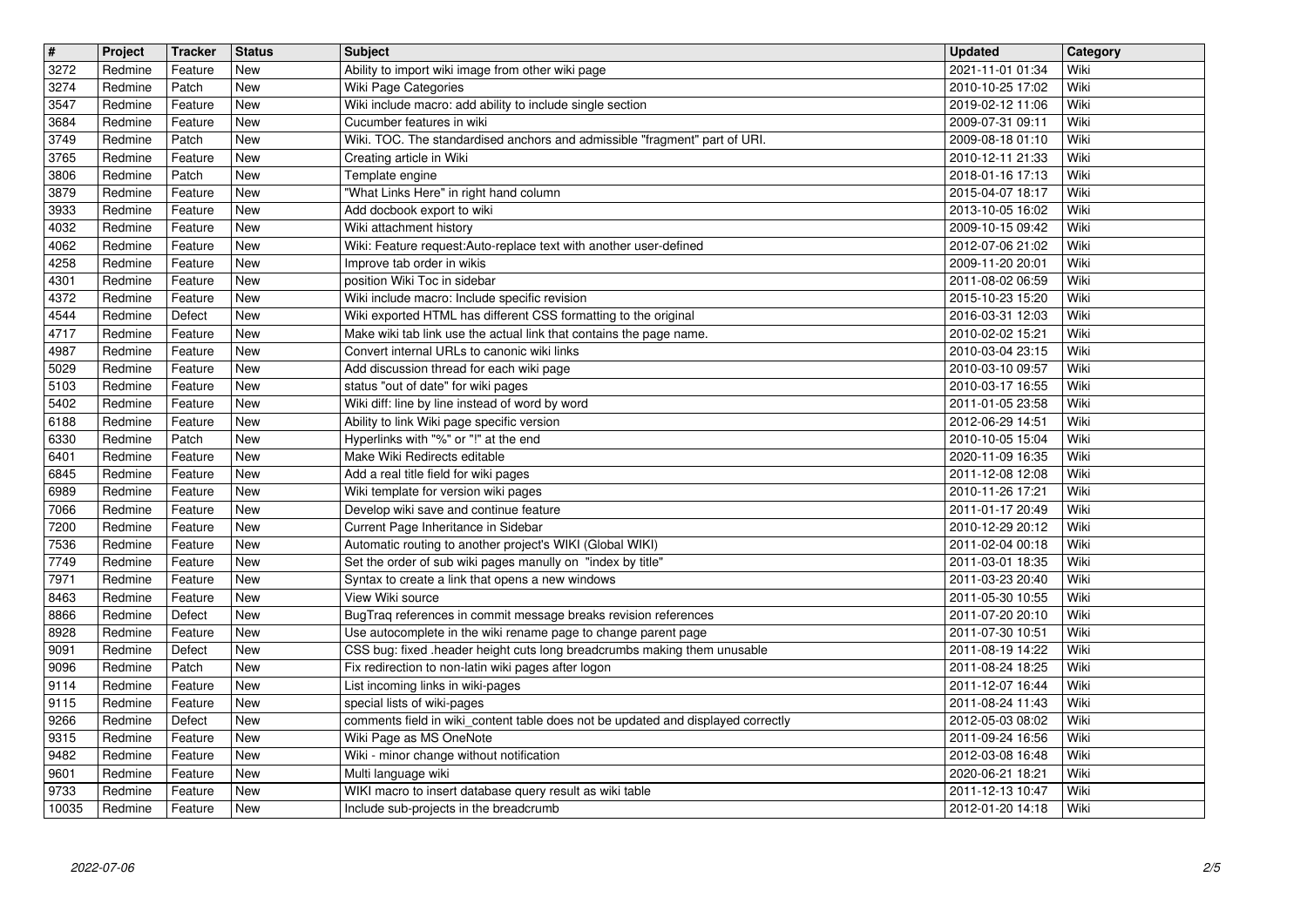| $\sqrt{t}$ | Project | <b>Tracker</b> | <b>Status</b> | <b>Subject</b>                                                                                         | <b>Updated</b>   | Category |
|------------|---------|----------------|---------------|--------------------------------------------------------------------------------------------------------|------------------|----------|
| 10406      | Redmine | Feature        | New           | Wiki tree bulk edit                                                                                    | 2012-03-08 17:35 | Wiki     |
| 10407      | Redmine | Feature        | New           | Wiki page has a tree weight                                                                            | 2012-03-08 17:11 | Wiki     |
| 10568      | Redmine | Feature        | <b>New</b>    | Real-Time Collaborative Editor Wiki                                                                    | 2015-07-14 05:17 | Wiki     |
| 10673      | Redmine | Defect         | New           | Dot and comma in wiki pagename                                                                         | 2021-08-28 11:57 | Wiki     |
| 10729      | Redmine | Feature        | New           | Embedded wiki pages should have their headings editable from the embedding page                        | 2012-05-03 11:37 | Wiki     |
| 11344      | Redmine | Feature        | New           | Alternate names for Index by title/date                                                                | 2017-01-10 03:42 | Wiki     |
| 11351      | Redmine | Feature        | New           | Extract code snippets from a project's VCS directly into the wiki                                      | 2012-07-09 13:11 | Wiki     |
| 11519      | Redmine | Feature        | New           | Ability to edit wiki comments after entry saved                                                        | 2019-05-01 01:01 | Wiki     |
| 11697      | Redmine | Defect         | <b>New</b>    | Problem with Wiki export to PDF / HTML / TXT - 'include' does not includes                             | 2018-06-07 16:20 | Wiki     |
| 11813      | Redmine | Defect         | New           | Export as PDF has another output than Export as HTML                                                   | 2012-09-11 15:20 | Wiki     |
| 11978      | Redmine | Feature        | New           | Wiki pages for groups or wiki pages section with separate ACL                                          | 2012-09-28 03:03 | Wiki     |
| 12051      | Redmine | Feature        | <b>New</b>    | Wiki variables                                                                                         | 2012-10-12 23:13 | Wiki     |
| 12616      | Redmine | Defect         | New           | Macros in sidebar do not show correct information.                                                     | 2012-12-17 16:04 | Wiki     |
| 12875      | Redmine | Feature        | New           | Wiki links to Overview/Activity/Roadmap/Issues/Documents/Files/News/Forums/etc of a particular project | 2013-01-20 21:34 | Wiki     |
| 13294      | Redmine | Feature        | New           | More powerful includes                                                                                 | 2013-02-26 13:37 | Wiki     |
| 13369      | Redmine | Feature        | New           | Hidden wiki text that can be view-ed with adequate rights                                              | 2013-03-10 14:19 | Wiki     |
| 13430      | Redmine | Defect         | New           | :export does not force export on .xml file                                                             | 2021-06-29 07:14 | Wiki     |
| 13559      | Redmine | Defect         | New           | {{toc}} remains when exporting wiki page to text                                                       | 2016-01-20 13:25 | Wiki     |
| 13615      | Redmine | Feature        | <b>New</b>    | Back (or HEAD) link in Wiki history page.                                                              | 2013-03-27 21:02 | Wiki     |
| 13665      | Redmine | Patch          | New           | atom available on wiki page footer                                                                     | 2018-08-27 14:39 | Wiki     |
| 14115      | Redmine | Feature        | New           | Wiki enhancements: parent page and ajax                                                                | 2014-04-24 14:19 | Wiki     |
| 14188      | Redmine | Defect         | Confirmed     | Headers put inside blockquotes cause wiki 'edit this section' link point to incorrect section          | 2017-06-06 04:29 | Wiki     |
| 15826      | Redmine | Defect         | New           | Unable to edit some Wiki pages                                                                         | 2014-01-08 20:15 | Wiki     |
| 15885      | Redmine | Defect         | New           | Redirection of a wikipage with a %-sign seems to be broken                                             | 2014-02-21 13:22 | Wiki     |
| 15911      | Redmine | Feature        | New           | Back to top in Wiki                                                                                    | 2014-01-20 16:17 | Wiki     |
| 15982      | Redmine | Patch          | New           | Inconsitent wiki history functionaility                                                                | 2014-02-07 10:31 | Wiki     |
| 16036      | Redmine | Defect         | New           | wiki edit pencil links are sometimes missing, throwing off the other pencil edit links                 | 2017-06-08 22:19 | Wiki     |
| 16252      | Redmine | Feature        | New           | Private wiki                                                                                           | 2018-03-31 08:40 | Wiki     |
| 16323      | Redmine | Feature        | New           | Wiki Page Export as md file.                                                                           | 2014-03-12 07:53 | Wiki     |
| 16324      | Redmine | Feature        | New           | Wiki export as docx file.                                                                              | 2016-05-31 10:53 | Wiki     |
| 16469      | Redmine | Feature        | New           | Make Diff possible for all revisions                                                                   | 2014-03-31 09:19 | Wiki     |
| 16729      | Redmine | Feature        | New           | properties of issue dynamically available in wiki                                                      | 2014-05-01 10:31 | Wiki     |
| 16996      | Redmine | Feature        | New           | Reciprocal links (or, "Related wiki pages")                                                            | 2020-07-15 17:03 | Wiki     |
| 17072      | Redmine | Feature        | New           | Integration redmine wiki with yUML syntax                                                              | 2014-06-04 18:44 | Wiki     |
| 17093      | Redmine | Feature        | New           | Roll Based Wiki Permissions                                                                            | 2014-07-03 06:23 | Wiki     |
| 17238      | Redmine | Feature        | New           | Searching parsed wiki content - Cache option for Wiki pages                                            | 2014-09-26 11:25 | Wiki     |
| 17511      | Redmine | Defect         | New           | Wiki URL 404 when using markdown                                                                       | 2014-08-24 00:04 | Wiki     |
| 17776      | Redmine | Feature        | New           | Add an option for the wiki start page to be "index by title"                                           | 2016-10-27 16:40 | Wiki     |
| 17797      | Redmine | Feature        | New           | If no wiki pages have been created, wiki tab should return something more informative than 404         | 2014-10-03 14:16 | Wiki     |
| 17894      | Redmine | Feature        | New           | Collapse macro parameter to uncollapse by default                                                      | 2014-09-17 11:03 | Wiki     |
| 18042      | Redmine | Feature        | New           | Link to a specific repository in another project                                                       | 2014-10-07 13:17 | Wiki     |
| 18243      | Redmine | Feature        | New           | Display list of page attachments in edit mode                                                          | 2014-10-30 16:12 | Wiki     |
| 18257      | Redmine | Feature        | New           | Allow wiki macros to define the markup used for their documentation                                    | 2014-11-14 03:49 | Wiki     |
|            |         |                |               |                                                                                                        |                  |          |
|            |         |                |               |                                                                                                        |                  |          |
|            |         |                |               |                                                                                                        |                  |          |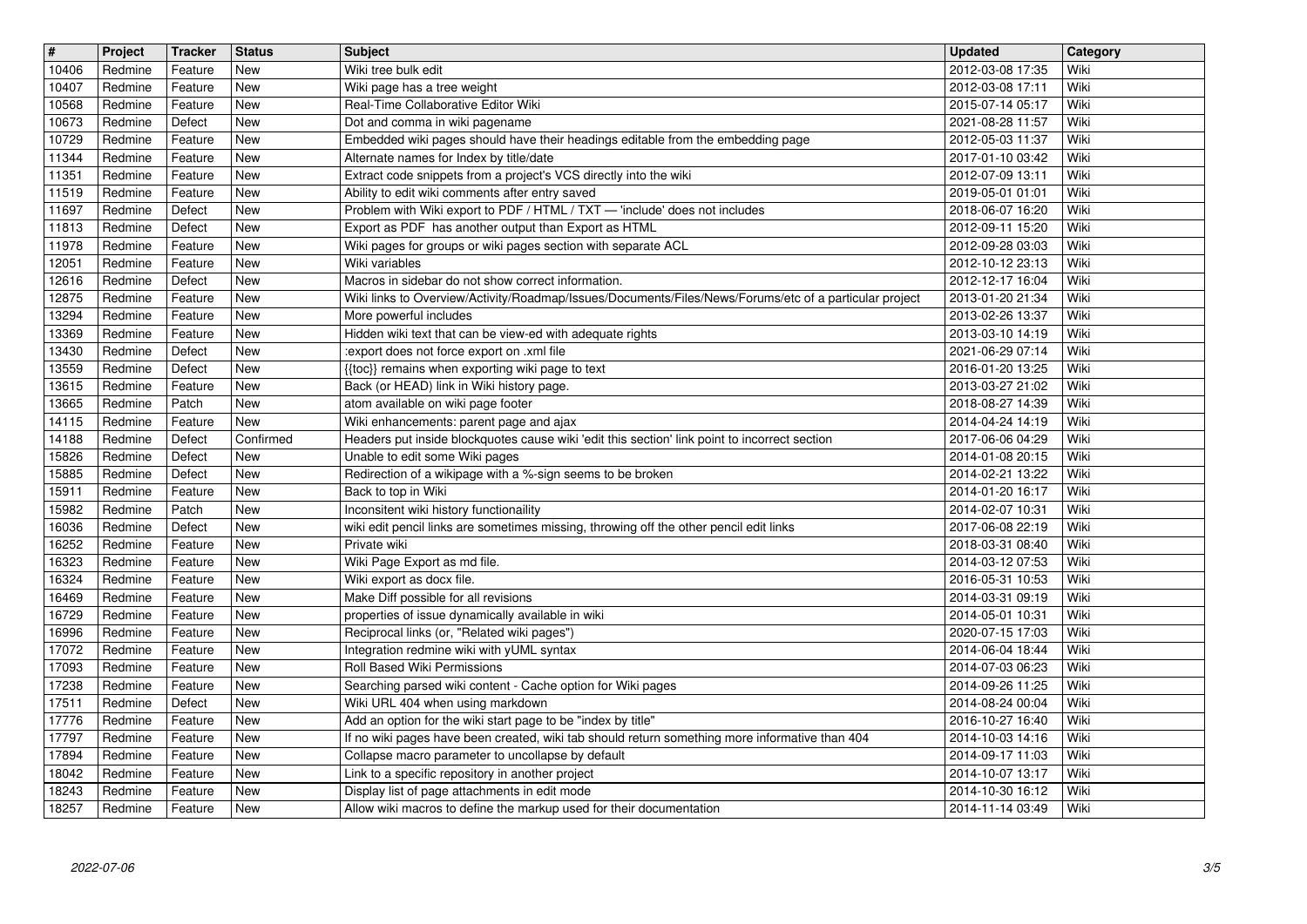| $\overline{\mathbf{t}}$ | Project            | Tracker            | <b>Status</b>            | <b>Subject</b>                                                                                                                                        | <b>Updated</b>                       | Category                                       |
|-------------------------|--------------------|--------------------|--------------------------|-------------------------------------------------------------------------------------------------------------------------------------------------------|--------------------------------------|------------------------------------------------|
| 18295<br>18656          | Redmine<br>Redmine | Feature<br>Feature | New<br>New               | Soft delete of wiki pages<br>Markdown links priority                                                                                                  | 2018-11-12 13:41<br>2014-12-16 15:20 | Wiki<br>Wiki                                   |
| 18669                   | Redmine            | Feature            | New                      | Ability to remove Wiki (page) history                                                                                                                 | 2020-04-01 06:49                     | Wiki                                           |
| 18825<br>19826          | Redmine<br>Redmine | Defect<br>Feature  | New<br><b>New</b>        | WikiPage object miss included pages attachments<br>Add calendar in wiki pages                                                                         | 2015-01-13 14:39<br>2015-05-13 15:04 | Wiki<br>Wiki                                   |
| 20126                   | Redmine            | Feature            | New                      | Index by date: Show the current a revision number and add a link to show the diff                                                                     | 2015-06-18 15:22                     | Wiki                                           |
| 20356                   | Redmine            | Defect             | New                      | Wiki gets destroyed after rename                                                                                                                      | 2015-09-07 08:23                     | Wiki                                           |
| 20426<br>20435          | Redmine<br>Redmine | Feature<br>Feature | New<br>New               | Access to User Account Data from wiki to generate automatic lists in wiki by macro "TaggedUserAccounts"<br>Search wiki in specific languages          | 2015-08-27 10:14<br>2015-07-30 01:26 | Wiki<br>Wiki                                   |
| 20440                   | Redmine            | Defect             | <b>New</b>               | Colon character on Wiki pages title doesn't work                                                                                                      | 2018-03-07 07:15                     | Wiki                                           |
| 21479<br>21957          | Redmine<br>Redmine | Defect<br>Feature  | <b>New</b><br><b>New</b> | Including a wiki page from another project does not resolve that page's links properly<br>Option ignore whitespace in Wiki diff                       | 2015-12-10 21:25<br>2016-02-05 05:05 | Wiki<br>Wiki                                   |
| 21969                   | Redmine            | Feature            | New                      | Add a wiki action to list (lost/hidden) pages which are not referenced in the parent page                                                             | 2016-09-10 21:11                     | Wiki                                           |
| 22923<br>22958          | Redmine<br>Redmine | Feature<br>Feature | <b>New</b><br>New        | Export Wiki to ODT<br>RFE: Create new 'include_once' macro that pulls in contents from included page once                                             | 2018-06-05 17:24                     | Wiki<br>Wiki                                   |
| 24602                   | Redmine            | Defect             | New                      | Exporting wiki pages in HTML fails if {{collapse}}                                                                                                    | 2016-06-24 17:21<br>2016-12-13 16:39 | Wiki                                           |
| 26303                   | Redmine            | Feature            | New                      | Wiki include macro: add icons for editing and viewing an included wiki page                                                                           | 2017-06-29 13:54                     | Wiki                                           |
| 26400<br>26530          | Redmine<br>Redmine | Feature<br>Feature | New<br>New               | Side by side diff view in wiki<br>Links to Wiki pages of unauthorized projects should be smarter                                                      | 2017-07-10 13:36<br>2018-01-17 00:48 | Wiki<br>Wiki                                   |
| 26593                   | Redmine            | Feature            | <b>New</b>               | Change language by url parameter                                                                                                                      | 2017-07-31 17:59                     | Wiki                                           |
| 26974                   | Redmine            | Defect             | New<br><b>New</b>        | Collapse macro conflicts with header section edit buttons<br>Improve Drop-Down list on Wiki Pages                                                     | 2017-09-15 13:27                     | Wiki<br>Wiki                                   |
| 27233<br>28108          | Redmine<br>Redmine | Feature<br>Defect  | Needs feedback           | Copying a text into a wiki page I got "Internal server error"                                                                                         | 2017-10-23 18:07<br>2018-01-31 12:31 | Wiki                                           |
| 28947                   | Redmine            | Feature            | New                      | Show the existing attachments on the wiki editing page                                                                                                | 2018-06-27 07:57                     | Wiki                                           |
| 29048<br>29631          | Redmine<br>Redmine | Feature<br>Feature | New<br>New               | Wiki page permission level<br>Add support to include repository file content in Wiki                                                                  | 2018-06-22 17:19<br>2018-09-28 15:00 | Wiki<br>Wiki                                   |
| 29649                   | Redmine            | Patch              | <b>New</b>               | Rake task to export wiki to HTML/PDF                                                                                                                  | 2022-06-02 15:25                     | Wiki                                           |
| 30165                   | Redmine            | Defect             | New                      | Non used images in Wiki pages are not easily to identify                                                                                              | 2018-12-09 18:38                     | Wiki                                           |
| 31550<br>31631          | Redmine<br>Redmine | Defect<br>Feature  | <b>New</b><br><b>New</b> | Project "Version" view's "Wiki page" field is still shown, although "Wiki" module is disabled on the project<br>Add links to child pages to wiki page | 2019-12-08 07:34<br>2019-06-27 08:51 | Wiki<br>Wiki                                   |
| 31769                   | Redmine            | Defect             | New                      | $\{\{toc\}\}\$ in $\{\{include( \)}\}$                                                                                                                | 2019-07-22 11:48                     | Wiki                                           |
| 31770                   | Redmine            | Defect             | New<br>New               | New shortcut for in-page wiki links shows link with leading #                                                                                         | 2019-07-22 14:44                     | Wiki                                           |
| 31838<br>32246          | Redmine<br>Redmine | Defect<br>Defect   | New                      | Improper parsing of wiki links<br>[Redmine API] functionality to export whole wiki                                                                    | 2019-08-07 02:22<br>2019-10-13 22:01 | Wiki<br>Wiki                                   |
| 32381                   | Redmine            | Patch              | New                      | Wiki preview : manage dynamic content                                                                                                                 | 2022-07-04 04:03                     | Wiki                                           |
| 34634<br>34810          | Redmine<br>Redmine | Defect<br>Defect   | Confirmed<br>Reopened    | Can't add deleted wiki Tab (404)<br>SQL Error with UTF8 character greater or equals                                                                   | 2022-03-27 23:17<br>2021-04-20 08:08 | Wiki<br>Wiki                                   |
| 36840                   | Redmine            | Feature            | New                      | Migrate Wiki needs an update.                                                                                                                         | 2022-03-25 21:01                     | Wiki                                           |
| 2293                    | Redmine            | Feature            | New                      | Logo for Redmine                                                                                                                                      | 2018-07-15 02:12                     | Website (redmine.org)                          |
| 3064<br>3283            | Redmine<br>Redmine | Feature<br>Feature | New<br>New               | [redmine.org] Complexity custom data field<br>Website: Install Mollom or similar spam deterrent                                                       | 2013-04-10 18:07<br>2014-03-16 06:41 | Website (redmine.org)<br>Website (redmine.org) |
| 5509                    | Redmine            | Feature            | New                      | Redmine.org - Turn on the issue status for % done                                                                                                     | 2010-05-12 05:31                     | Website (redmine.org)                          |
| 5772                    | Redmine            | Feature            | New                      | Create new status: Reviewed and ready to commit                                                                                                       | 2010-06-29 10:19                     | Website (redmine.org)                          |
|                         |                    |                    |                          |                                                                                                                                                       |                                      |                                                |
|                         |                    |                    |                          |                                                                                                                                                       |                                      |                                                |
|                         |                    |                    |                          |                                                                                                                                                       |                                      |                                                |
|                         |                    |                    |                          |                                                                                                                                                       |                                      |                                                |
|                         |                    |                    |                          |                                                                                                                                                       |                                      |                                                |
|                         |                    |                    |                          |                                                                                                                                                       |                                      |                                                |
|                         |                    |                    |                          |                                                                                                                                                       |                                      |                                                |
|                         |                    |                    |                          |                                                                                                                                                       |                                      |                                                |
|                         |                    |                    |                          |                                                                                                                                                       |                                      |                                                |
|                         |                    |                    |                          |                                                                                                                                                       |                                      |                                                |
|                         |                    |                    |                          |                                                                                                                                                       |                                      |                                                |
|                         |                    |                    |                          |                                                                                                                                                       |                                      |                                                |